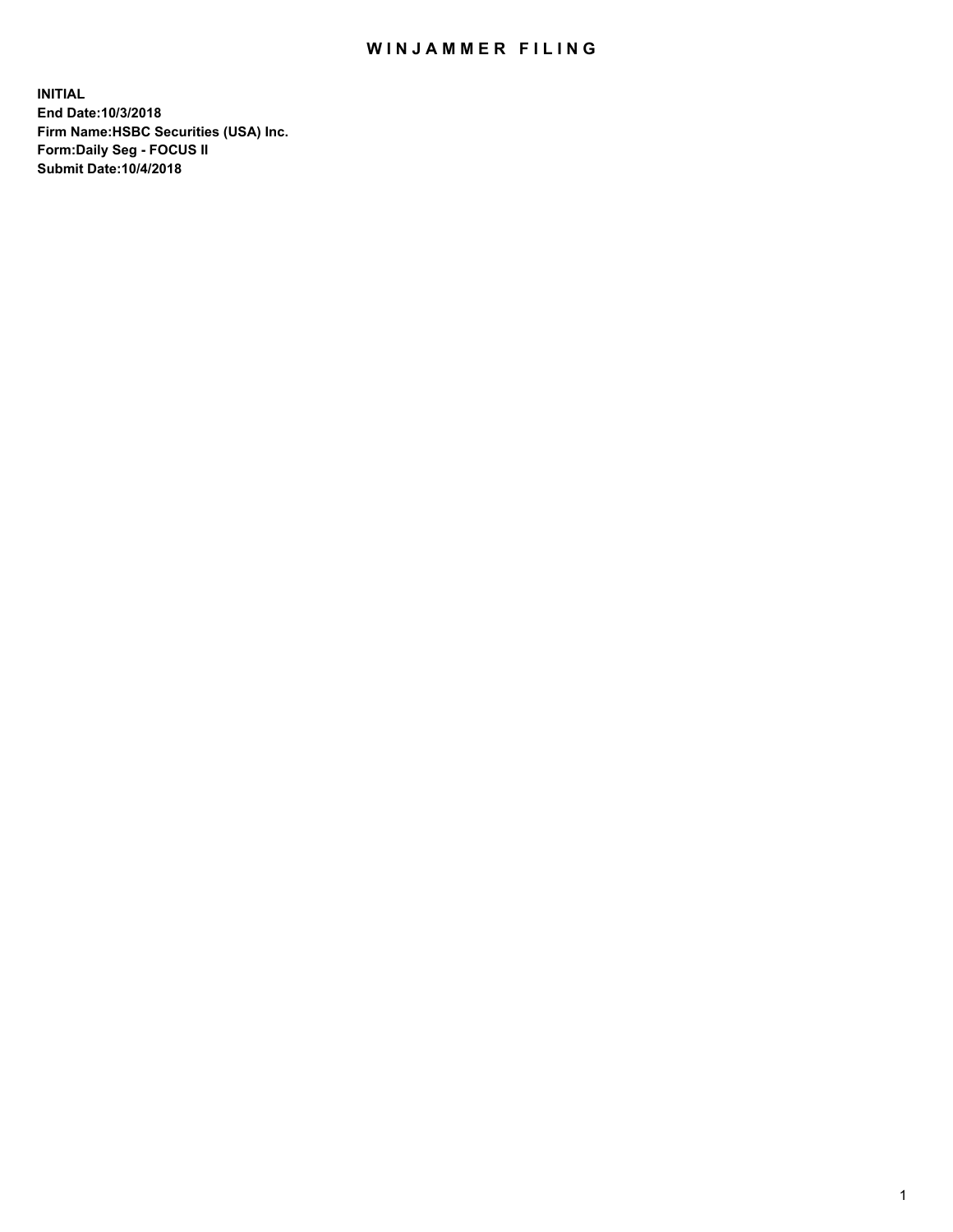**INITIAL End Date:10/3/2018 Firm Name:HSBC Securities (USA) Inc. Form:Daily Seg - FOCUS II Submit Date:10/4/2018 Daily Segregation - Cover Page**

| Name of Company                                                                                                                                                                                                                                                                                                                | <b>HSBC Securities (USA) Inc.</b>                                          |
|--------------------------------------------------------------------------------------------------------------------------------------------------------------------------------------------------------------------------------------------------------------------------------------------------------------------------------|----------------------------------------------------------------------------|
| <b>Contact Name</b>                                                                                                                                                                                                                                                                                                            | <b>Michael Vacca</b>                                                       |
| <b>Contact Phone Number</b>                                                                                                                                                                                                                                                                                                    | 212-525-7951                                                               |
| <b>Contact Email Address</b>                                                                                                                                                                                                                                                                                                   | michael.vacca@us.hsbc.com                                                  |
| FCM's Customer Segregated Funds Residual Interest Target (choose one):<br>a. Minimum dollar amount: : or<br>b. Minimum percentage of customer segregated funds required:% ; or<br>c. Dollar amount range between: and; or<br>d. Percentage range of customer segregated funds required between:% and%.                         | 109,000,000<br>$\overline{\mathbf{0}}$<br>0 <sub>0</sub><br>0 <sub>0</sub> |
| FCM's Customer Secured Amount Funds Residual Interest Target (choose one):<br>a. Minimum dollar amount: ; or<br>b. Minimum percentage of customer secured funds required:%; or<br>c. Dollar amount range between: and; or<br>d. Percentage range of customer secured funds required between:% and%.                            | 25,000,000<br>$\overline{\mathbf{0}}$<br>0 <sub>0</sub><br>0 <sub>0</sub>  |
| FCM's Cleared Swaps Customer Collateral Residual Interest Target (choose one):<br>a. Minimum dollar amount: ; or<br>b. Minimum percentage of cleared swaps customer collateral required:% ; or<br>c. Dollar amount range between: and; or<br>d. Percentage range of cleared swaps customer collateral required between:% and%. | 100,000,000<br>$\overline{\mathbf{0}}$<br>0 <sub>0</sub><br>0 <sub>0</sub> |

Attach supporting documents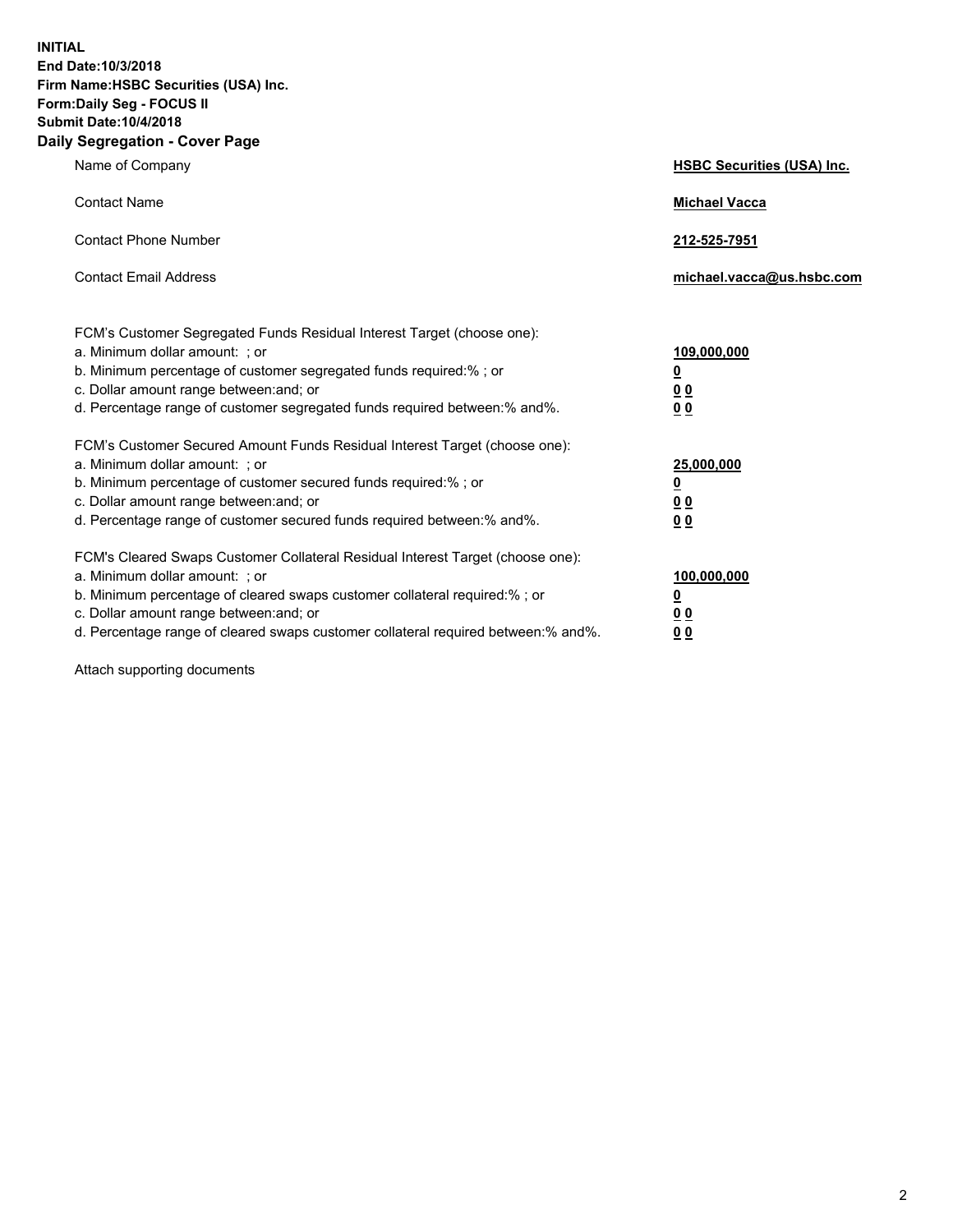**INITIAL End Date:10/3/2018 Firm Name:HSBC Securities (USA) Inc. Form:Daily Seg - FOCUS II Submit Date:10/4/2018 Daily Segregation - Secured Amounts**

Foreign Futures and Foreign Options Secured Amounts Amount required to be set aside pursuant to law, rule or regulation of a foreign government or a rule of a self-regulatory organization authorized thereunder **0** [7305] 1. Net ledger balance - Foreign Futures and Foreign Option Trading - All Customers A. Cash **110,587,894** [7315] B. Securities (at market) **79,918,289** [7317] 2. Net unrealized profit (loss) in open futures contracts traded on a foreign board of trade **-40,699,842** [7325] 3. Exchange traded options a. Market value of open option contracts purchased on a foreign board of trade **0** [7335] b. Market value of open contracts granted (sold) on a foreign board of trade **0** [7337] 4. Net equity (deficit) (add lines 1. 2. and 3.) **149,806,341** [7345] 5. Account liquidating to a deficit and account with a debit balances - gross amount **572,309** [7351] Less: amount offset by customer owned securities **-408,287** [7352] **164,022** [7354] 6. Amount required to be set aside as the secured amount - Net Liquidating Equity Method (add lines 4 and 5) **149,970,363** [7355] 7. Greater of amount required to be set aside pursuant to foreign jurisdiction (above) or line 6. **149,970,363** [7360] FUNDS DEPOSITED IN SEPARATE REGULATION 30.7 ACCOUNTS 1. Cash in banks A. Banks located in the United States **54,231,678** [7500] B. Other banks qualified under Regulation 30.7 **0** [7520] **54,231,678** [7530] 2. Securities A. In safekeeping with banks located in the United States **45,149,391** [7540] B. In safekeeping with other banks qualified under Regulation 30.7 **0** [7560] **45,149,391** [7570] 3. Equities with registered futures commission merchants A. Cash **0** [7580] B. Securities **0** [7590] C. Unrealized gain (loss) on open futures contracts **0** [7600] D. Value of long option contracts **0** [7610] E. Value of short option contracts **0** [7615] **0** [7620] 4. Amounts held by clearing organizations of foreign boards of trade A. Cash **0** [7640] B. Securities **0** [7650] C. Amount due to (from) clearing organization - daily variation **0** [7660] D. Value of long option contracts **0** [7670] E. Value of short option contracts **0** [7675] **0** [7680] 5. Amounts held by members of foreign boards of trade A. Cash **92,588,211** [7700] B. Securities **34,768,898** [7710] C. Unrealized gain (loss) on open futures contracts **-40,699,842** [7720] D. Value of long option contracts **0** [7730] E. Value of short option contracts **0** [7735] **86,657,267** [7740] 6. Amounts with other depositories designated by a foreign board of trade **0** [7760] 7. Segregated funds on hand **0** [7765] 8. Total funds in separate section 30.7 accounts **186,038,336** [7770] 9. Excess (deficiency) Set Aside for Secured Amount (subtract line 7 Secured Statement Page 1 from Line 8) **36,067,973** [7380] 10. Management Target Amount for Excess funds in separate section 30.7 accounts **25,000,000** [7780] 11. Excess (deficiency) funds in separate 30.7 accounts over (under) Management Target **11,067,973** [7785]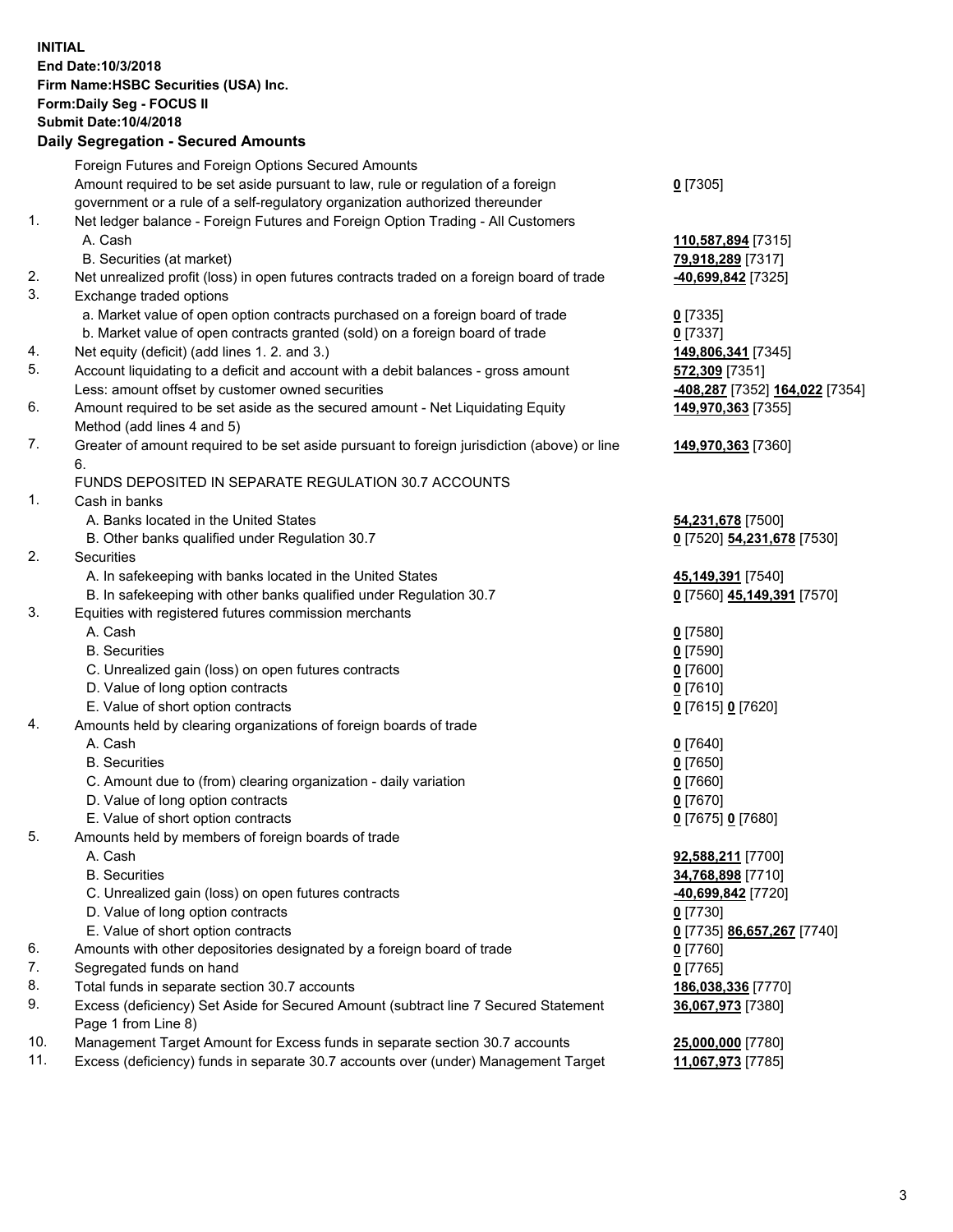|            | <b>INITIAL</b>                                                                                                                                                |                                                   |
|------------|---------------------------------------------------------------------------------------------------------------------------------------------------------------|---------------------------------------------------|
|            | End Date: 10/3/2018                                                                                                                                           |                                                   |
|            | Firm Name: HSBC Securities (USA) Inc.                                                                                                                         |                                                   |
|            | <b>Form:Daily Seg - FOCUS II</b>                                                                                                                              |                                                   |
|            | <b>Submit Date: 10/4/2018</b>                                                                                                                                 |                                                   |
|            | Daily Segregation - Segregation Statement                                                                                                                     |                                                   |
|            | SEGREGATION REQUIREMENTS(Section 4d(2) of the CEAct)                                                                                                          |                                                   |
| 1.         | Net ledger balance                                                                                                                                            |                                                   |
|            | A. Cash                                                                                                                                                       | 249,538,015 [7010]                                |
|            | B. Securities (at market)                                                                                                                                     | 1,426,676,355 [7020]                              |
| 2.         | Net unrealized profit (loss) in open futures contracts traded on a contract market                                                                            | 110,568,091 [7030]                                |
| 3.         | Exchange traded options                                                                                                                                       |                                                   |
|            | A. Add market value of open option contracts purchased on a contract market                                                                                   | 402,089,181 [7032]                                |
|            | B. Deduct market value of open option contracts granted (sold) on a contract market                                                                           | -170,957,538 [7033]                               |
| 4.         | Net equity (deficit) (add lines 1, 2 and 3)                                                                                                                   | 2,017,914,104 [7040]                              |
| 5.         |                                                                                                                                                               |                                                   |
|            | Accounts liquidating to a deficit and accounts with                                                                                                           |                                                   |
|            | debit balances - gross amount<br>Less: amount offset by customer securities                                                                                   | 19,890,774 [7045]<br>-19,890,764 [7047] 10 [7050] |
| 6.         | Amount required to be segregated (add lines 4 and 5)                                                                                                          | 2,017,914,114 [7060]                              |
|            | FUNDS IN SEGREGATED ACCOUNTS                                                                                                                                  |                                                   |
| 7.         |                                                                                                                                                               |                                                   |
|            | Deposited in segregated funds bank accounts<br>A. Cash                                                                                                        | 122,411,696 [7070]                                |
|            |                                                                                                                                                               | $0$ [7080]                                        |
|            | B. Securities representing investments of customers' funds (at market)<br>C. Securities held for particular customers or option customers in lieu of cash (at | 220,992,811 [7090]                                |
|            | market)                                                                                                                                                       |                                                   |
| 8.         | Margins on deposit with derivatives clearing organizations of contract markets                                                                                |                                                   |
|            | A. Cash                                                                                                                                                       |                                                   |
|            | B. Securities representing investments of customers' funds (at market)                                                                                        | 18,033,509 [7100]                                 |
|            | C. Securities held for particular customers or option customers in lieu of cash (at                                                                           | 327,674,991 [7110]                                |
|            |                                                                                                                                                               | 1,204,005,694 [7120]                              |
| 9.         | market)                                                                                                                                                       |                                                   |
| 10.        | Net settlement from (to) derivatives clearing organizations of contract markets<br>Exchange traded options                                                    | <u>3,954,934</u> [7130]                           |
|            |                                                                                                                                                               |                                                   |
|            | A. Value of open long option contracts                                                                                                                        | 402,089,181 [7132]                                |
| 11.        | B. Value of open short option contracts                                                                                                                       | -170,957,538 [7133]                               |
|            | Net equities with other FCMs                                                                                                                                  |                                                   |
|            | A. Net liquidating equity                                                                                                                                     | <u>10,464,977</u> [7140]                          |
|            | B. Securities representing investments of customers' funds (at market)                                                                                        | 0 <sup>[7160]</sup>                               |
|            | C. Securities held for particular customers or option customers in lieu of cash (at                                                                           | $0$ [7170]                                        |
|            | market)                                                                                                                                                       |                                                   |
| 12.        | Segregated funds on hand                                                                                                                                      | <u>1,677,850</u> [7150]                           |
| 13.<br>14. | Total amount in segregation (add lines 7 through 12)                                                                                                          | 2,140,348,105 [7180]                              |
| 15.        | Excess (deficiency) funds in segregation (subtract line 6 from line 13)                                                                                       | 122,433,991 [7190]                                |
|            | Management Target Amount for Excess funds in segregation                                                                                                      | 109,000,000 [7194]                                |

16. Excess (deficiency) funds in segregation over (under) Management Target Amount Excess

**13,433,991** [7198]